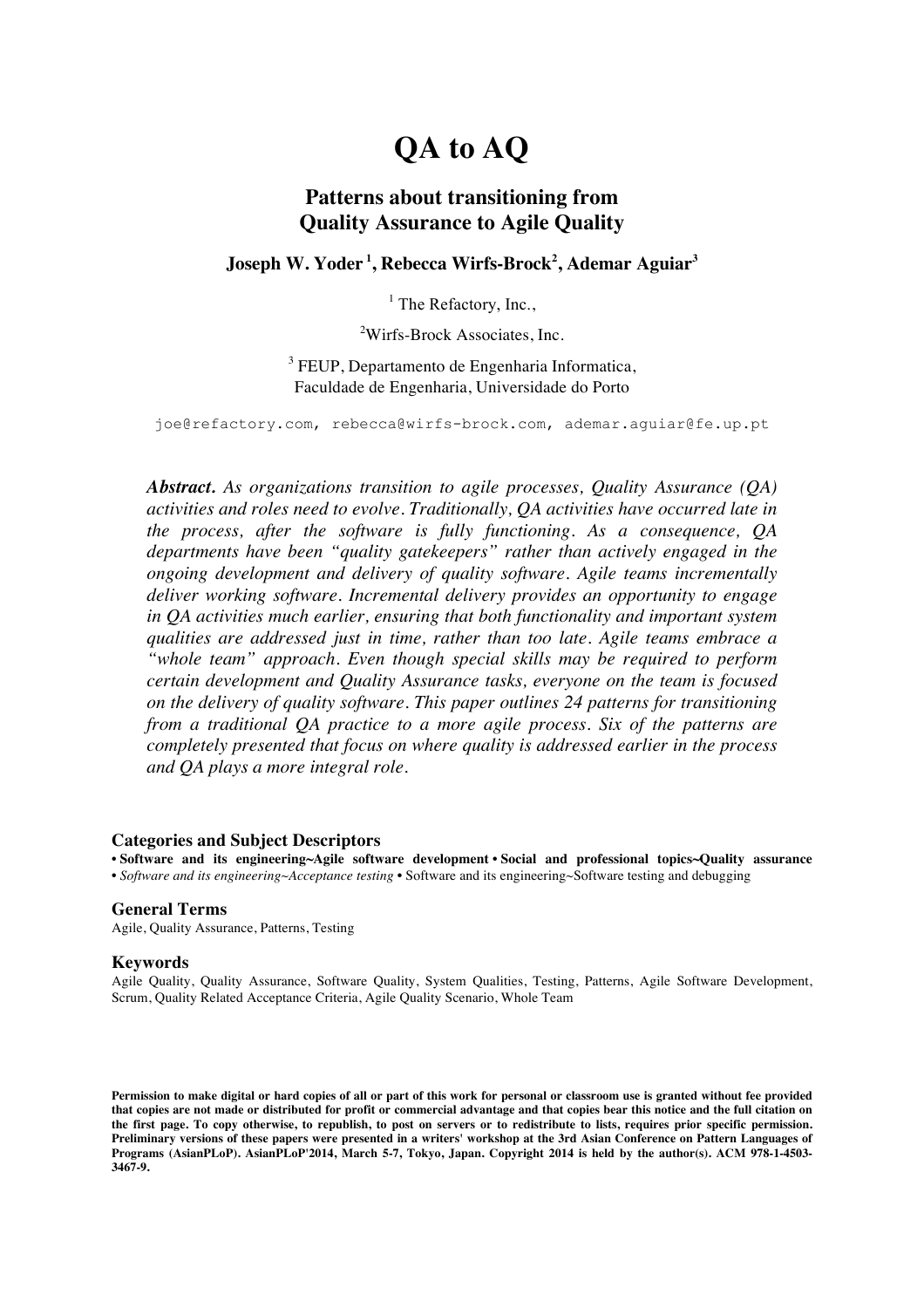### **Introduction**

As organizations transition to agile processes, the role of Quality Assurance (QA) needs to evolve. Nothing prevents QA from being involved throughout the development process, but often this does not happen. Unfortunately, many QA people only become involved late in the development process, just before it was necessary to test and release the final product. This has been so primarily because of a different mindset between QA in traditional software processes and Agile QA. Generally, QA's primary responsibility is to certify the functionality of the application based upon the contract and requirements; usually with black-box tests. Most QA groups work independently from the software team. However, in Agile, QA works closely with the team on an ongoing and daily basis.

Not focusing on testing early enough can cause significant problems, delays and rework. Correcting functional flaws can be time-consuming. But correcting performance or scalability deficiencies can require significant changes and modifications to the system's architecture. If important system qualities are considered and addressed during earlier sprints, significant architectural verification could be performed much earlier, preventing significant disruptions or delays as architectural flaws are corrected. Agile teams incrementally deliver working software. Incremental delivery provides an opportunity to engage in QA activities much earlier, ensuring that in addition to functionality, important system qualities can be addressed in a timely fashion, rather than at the end of development.

QA in agile groups can benefit by being more proactive, working to ensure quality at all levels of the development process. Consequently, they can and do work closely and coordinate between business, management and developers. To be effective, Agile QA teams require additional skills to those of a "more traditional" QA team. For example, they often need to know how to understand the code, know how to write their own automated suite cases, and be involved in all parts of the agile process.

An important principle in most agile practices is the "*Whole Team*" concept. It isn't just testers who care about quality. Ideally, agile testing involves a cross-functional agile team, with special expertise contributed by testers [CG]. Agile developers write unit tests to exercise system functionality. But there is more to quality than unit testing. Therefore having QA be a part of the team from the start can help build quality into system and make attention to quality part of a more streamlined process. This will help the team to know what system qualities are important and how they fit into the process (when to do what for different qualities). Another benefit of including QA is that they can help the team understand and validate requirements. QA also can help the product owner understand what quality attributes should be considered and when. And QA can assist the product owner with the definition of done which often needs to incorporate many important system qualities in addition to system functionality.

This paper presents patterns for transitioning from a traditional QA practice to a more agile one, where quality is addressed earlier in the process and QA plays a more integral role. Although the actions you choose to take can vary depending on your team size, your organization and what you value, in general, most of these patterns can be applied to widely different contexts.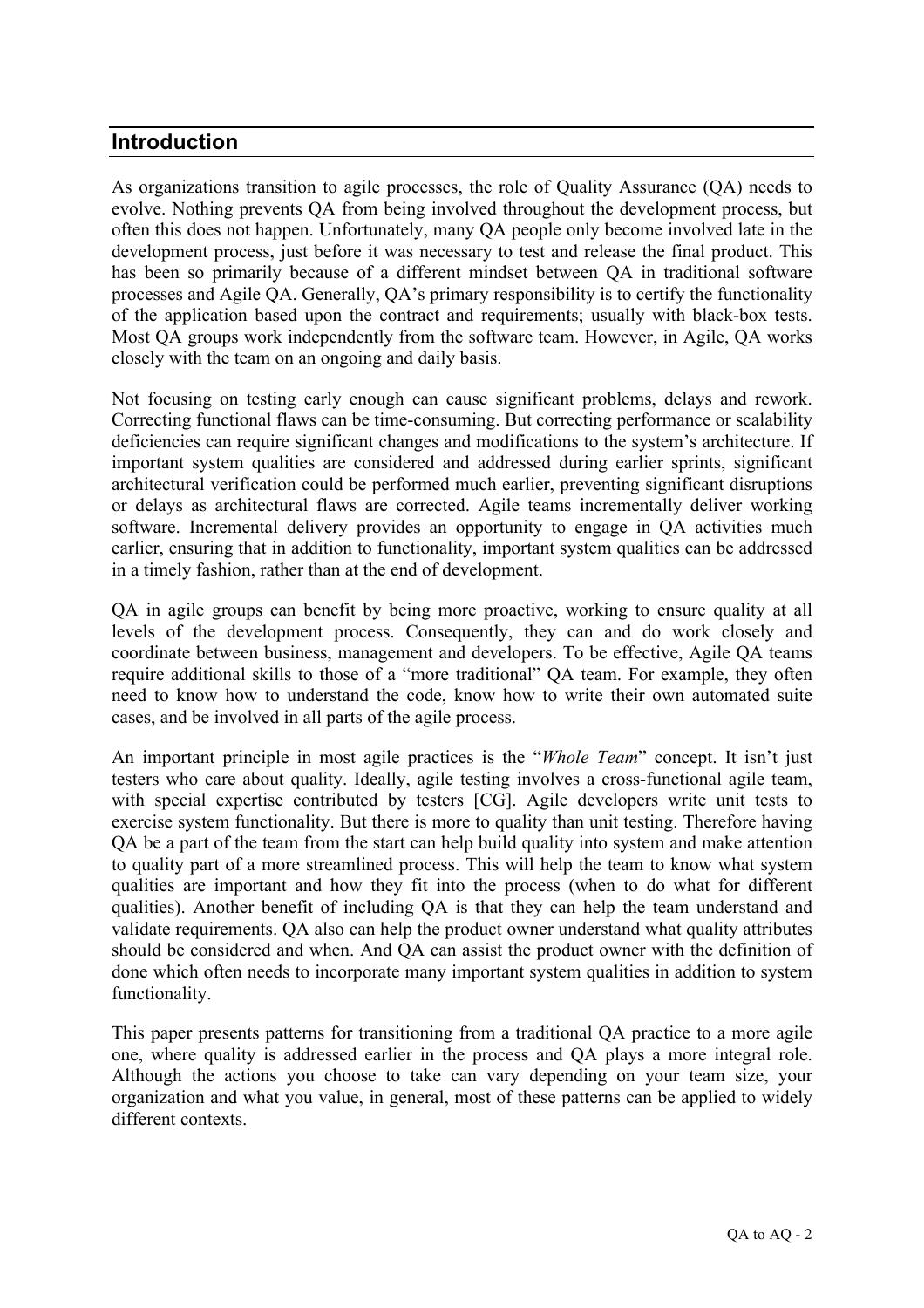Our patterns are written in the spirit of Edward Deming's fourteen principles for business transformation and improvement [De]. Consequently, our patterns focus on actions for improving software quality and integrating QA concerns and roles into the whole team. Our focus is not on technical software programming practices. We recognize that programming and development practices are vital and can significantly contribute to or detract from software quality. But many others have written about programming, design and architectural practices while ignoring organizational and QA related improvements and actions that can result improving software quality.

We break our software-related Agile Quality patterns into these categories: fitting quality into your process, identifying system qualities, making qualities visible, and being agile at quality assurance. This paper will outline twenty-four patlets organized into four categories: knowing where quality concerns fit into your process, identifying system qualities, making quality visible, and being agile at quality assurance. We expect to evolve and extend these categories and patterns over time.

A patlet is a brief description of a pattern, usually one or two sentences. Additionally, we take six of these patlets and write them as patterns for this paper: *Integrate Quality, Agile Quality Scenarios, Quality Stories, Fold-Out Qualities, Whole Team and Quality Focused Sprint*. Our patterns are written using a modified version of Takashi Iba's Patterns 3.0 format [Iba]. While similar to the traditional Alexandrian pattern form, the most important differentiation of the Pattern Language 3.0 is their orientation towards pattern readers who explicitly use pattern to design their own actions in a collaborative environment. Our ultimate goal is to turn all patlets into full-fledged patterns.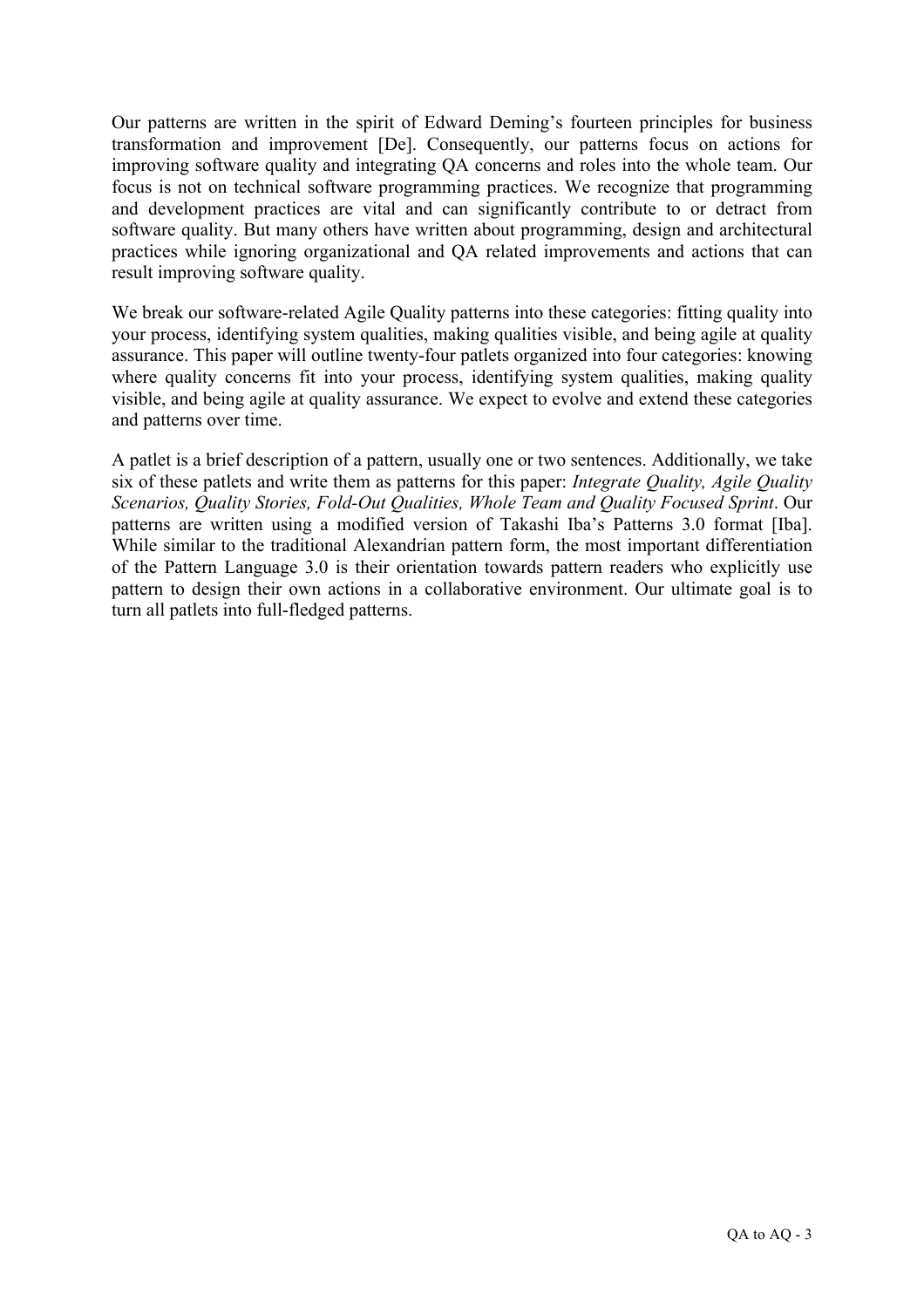## **Fitting Quality Into Your Process**

Central to successfully using any QA pattern is knowing where quality concerns might fit into your process and the removal of any physical and organizational impediments that prevent you from taking action.

| <b>Patlet Name</b>         | <b>Description</b>                                                          |
|----------------------------|-----------------------------------------------------------------------------|
| <b>Break Down Barriers</b> | Tear down the barriers between QA and the rest of the                       |
|                            | development team. Work towards engaging everyone in the<br>quality process. |
| Integrate Quality          | Incorporate QA into your process including a lightweight                    |
|                            | means for describing and understanding system qualities.                    |

While our patterns focus specifically on quality, others have written patterns about how to introduce new ideas and change into organizations [MR]. They are specifically focused on actions to garner buy-in to new ideas, to bring groups together, and develop a common shared purpose and vision. Unless you also tackle any significant organizational resistance to change, it may be difficult to achieve your quality-related goals.

We view organizational patterns as being complementary to those we write about quality. They are critical to consider when attempting any significant change in process and how people collaborate.

### *Integrate Quality*

"Quality is never an accident; it is always the result of high intention, sincere effort, intelligent direction and skillful execution; it represents the wise choice of many alternatives." —William A. Foster

Generally, QA is not done until after many sprints or way late in the development process. Delaying QA testing until after many sprints have been completed can cause a lot of problems with work items that were thought to be good enough but weren't. System quality attributes, such as performance or security that are not addressed until way late in the process can cause upheaval in the architecture. If important system qualities had been recognized and considered during earlier sprints, some of them could have been incorporated at this earlier time resulting in less rework.

#### **How can we incorporate examining important system qualities into our agile process and where does QA fit into the process?**

### $\ddot{\psi}$  :  $\ddot{\psi}$  :  $\ddot{\psi}$

Often, QA is overworked and is part of a separate team. QA is often slammed by the forces upstream from them and they are constantly in a response mode. Although they'd like to help more there just isn't enough time or people.

QA can be seen as the obstacle to getting the product out which can often lead to an "us and them" mentality between QA and the development team.

It is important for agile teams to focus on features and important functionalities. Certain system qualities might not seem important, as they don't give the instant gratification of showing something useful to the end-user.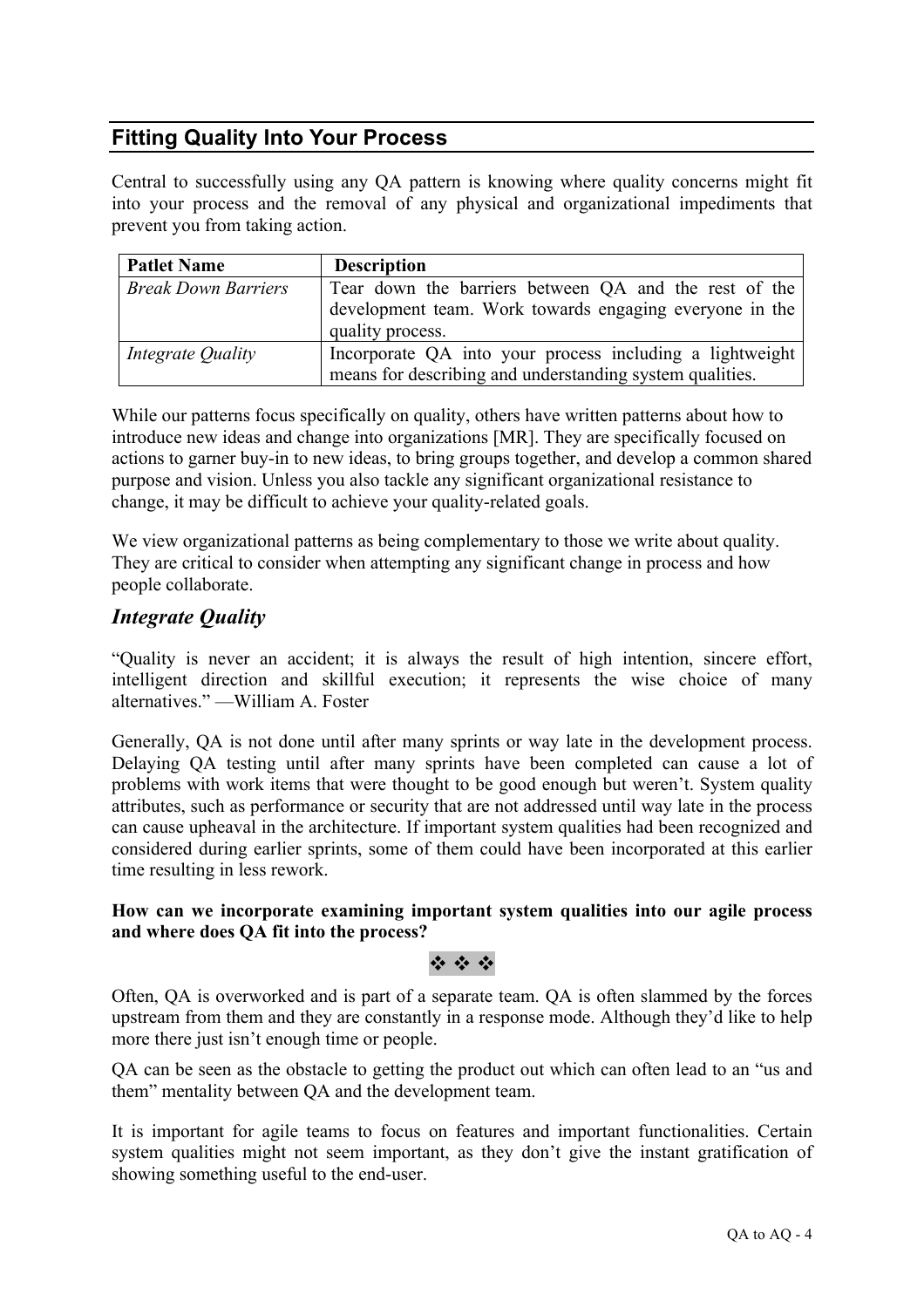Many team members do not have a quality focus and often do not understand various system qualities. Developers are good at implementing the system based upon the product requirements from user stories, while QA has a lot of expertise understanding system qualities and how to validate these.

#### $\ddot{\psi}$  :  $\ddot{\psi}$  :  $\ddot{\psi}$

**Therefore, as part of your agile process, create ways to understand, describe, develop and test for system qualities.** This can be done through getting a high level understanding of what system qualities are important to your project and providing a means for describing them with *Quality Scenarios*. Work on quality can be included in the product backlog tasks and ultimately you can write *Quality Stories* to help with identifying, testing and validation of system qualities. This could include having your QA person with the product owner (PO) to identify important qualities and ensure they get included on the backlog for inclusion in sprints.

There are various ways for an agile team to do this. The most important idea is to make QA part of the whole team and to integrate quality thinking into your agile mindset. For example, if you are practicing Scrum, you would make sure this attention to system quality is part of your normal sprint including planning and testing. Figure 1 outlines an example of how you might add quality activities and focus to your Scrum process.

During the envisioning phase, important quality attributes should be considered and understood. Then, by working with the product owner, these can be prioritized into the backlog for consideration during sprints. During a sprint, any relevant quality tasks will be included and QA can assist with the creation of *Quality Stories* and identify *Fold-Out Qualities* for specific user stories. In addition to the normal functional and acceptance testing, the Scrum team will also develop tests to validate the system qualities or ways to monitor them through a dashboard.



**Figure 1 - Quality in Scrum**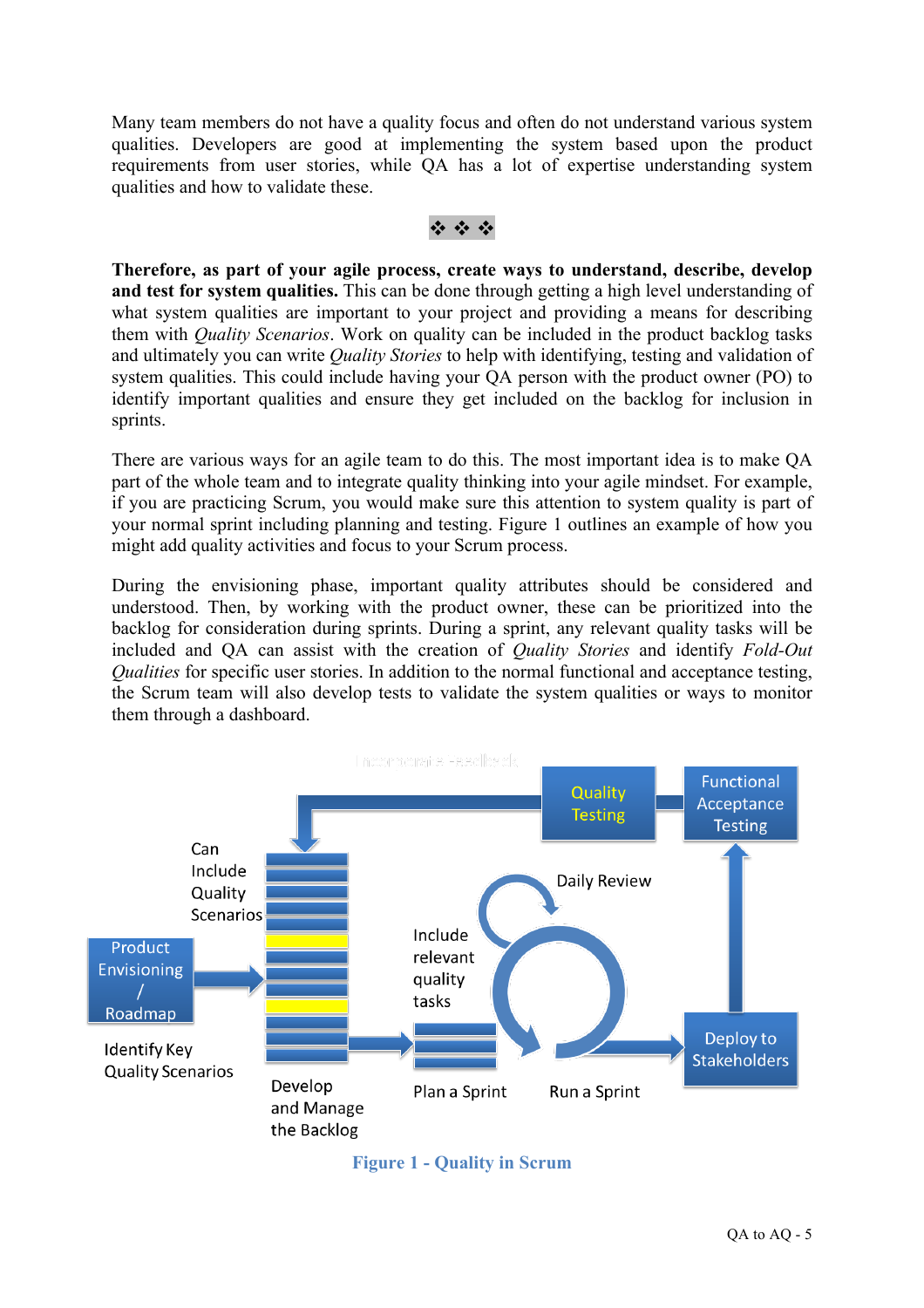## **Identifying Qualities**

An important but difficult task for software development teams is identifying the important qualities (non-functional requirements) for a system. Quite often system qualities are overlooked or simplified until late in the development process, thus causing time delays due to extensive refactoring and rework of the software design required to correct quality flaws. The following patlets support Identifying Qualities:

| <b>Patlet Name</b>             | <b>Description</b>                                               |
|--------------------------------|------------------------------------------------------------------|
| <b>Find Essential</b>          | Brainstorm the important qualities that need to be considered    |
| <i><u><b>Oualities</b></u></i> | and list them for inclusion on the product roadmap.              |
| <b>Agile Quality</b>           | Create high-level quality scenarios to examine and understand    |
| <b>Scenarios</b>               | the important qualities of the system.                           |
| Quality Stories                | Create stories that specifically focus on some measurable        |
|                                | quality of the system that must be achieved.                     |
| Measureable                    | Specify scale, meter, and values for specific system qualities.  |
| <b>System Qualities</b>        |                                                                  |
| <b>Fold-out Qualities</b>      | Define specific quality criteria and attach it to a user story   |
|                                | when specific, measurable qualities are required for that        |
|                                | specific functionality.                                          |
| <b>Agile Landing Zone</b>      | Define a "landing zone" that defines acceptance criteria         |
|                                | values for important system qualities. Unlike traditional        |
|                                | "landing zones," an agile landing zone is expected to evolve     |
|                                | during product development.                                      |
| Recalibrate the                | Readjust landing zone values based on ongoing measurements       |
| <b>Landing Zone</b>            | and benchmarks.                                                  |
| Agree on Quality               | Define landing zone criteria for quality attributes that specify |
| Targets                        | a range of acceptable values: minimally acceptable, target and   |
|                                | outstanding. This range allows developers to make tradeoffs      |
|                                | to meet overall system quality goals.                            |

This paper will describe three of these patlets as patterns: *Agile Quality Scenarios, Quality Stories, and Fold-out Qualities*. *Agile Quality Scenarios* are important to make sure the teams can glean important system qualities and understand what is important early on so that these qualities are not only understood, but also prioritized and included on the road map and the most responsible time. *Quality Stories* are useful to the team while developing the system for prioritizing and including these qualities on the backlog. Sometimes, it is good enough to just include some of the important system quality requirements as part of a normal agile user story and *Fold-out Qualities* provides a means for this.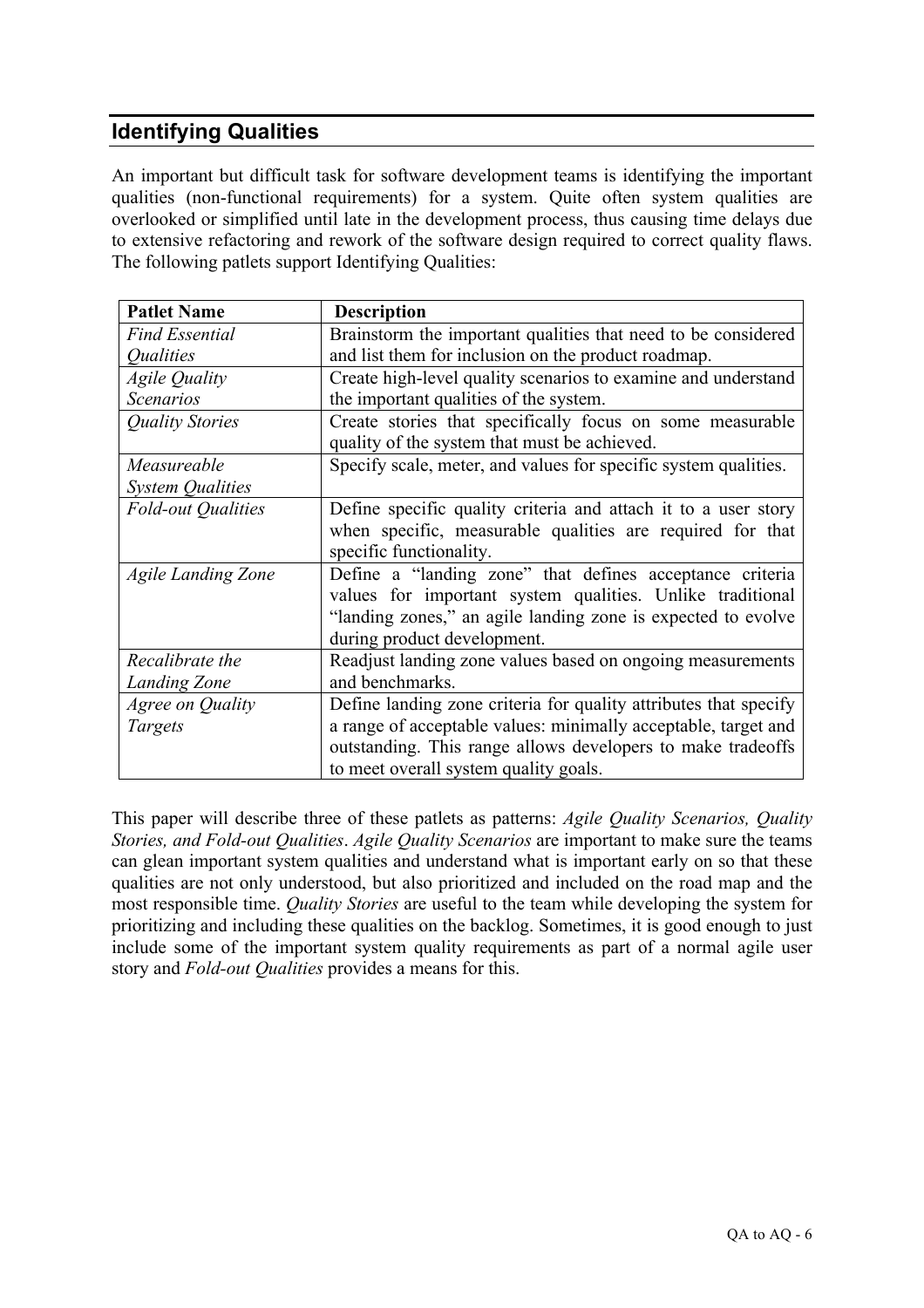### *Agile Quality Scenarios*

"Quality begins on the inside... then works its way out." —Bob Moawad

During sprints, items from the product backlog are taken off and estimated. Often backlog items are restricted to functional requirements. From these backlog items scenarios and user stories are written to elaborate them so that concrete tasks can be identified and work effort estimated. This incrementally helps the project move forward developing functionality. As the system evolves, however, there can be many other important system qualities such as security, performance, reliability and other qualities that also need attention. Typically these requirements have not been identified if a product backlog only includes functional requirements.

#### **How can we get a good understanding and a high level view of the important qualities that need to be addressed during the development of the system?**

### \* \* \*

Delaying the consideration and implementation of core system qualities can lead to an upheaval of the system tearing up the architecture, possibly requiring a lot of refactorings or muddy code.

It is important to identify what qualities are important for consideration early so that they can be prioritized and also help with the "definition of done."

It can be hard to understand how qualities affect different parts of the system. Having some way to show the important qualities from a high level perspective can be very useful to the agile team.

Agile teams do not like a lot of detailed documentation and prefer lightweight methodologies for describing important requirements including system qualities.

### $\ddot{\phi}$  =  $\ddot{\phi}$  =  $\ddot{\phi}$

**Therefore, early on in the process, use a lightweight methodology to create and describe high-level quality scenarios that address important non-functional requirements such as performance, load, reliability, and security.** If you know that certain qualities are an important consideration, they can be prioritized as part of the product roadmap and included during relevant sprints. As more qualities become apparent, you can create scenarios for them as needed. *Quality Scenarios* can be used in two ways: to drive the design of core aspects of a system based on quality concerns, or to capture a concrete scenario to evaluate whether the system's architecture satisfies that particular quality.

The *Quality Scenarios* can ultimately be used to create *Quality Acceptance Stories* to help with testing and validation of qualities. Figure 2 is an example template of a high-level quality scenario as adapted from the SEI [BCK].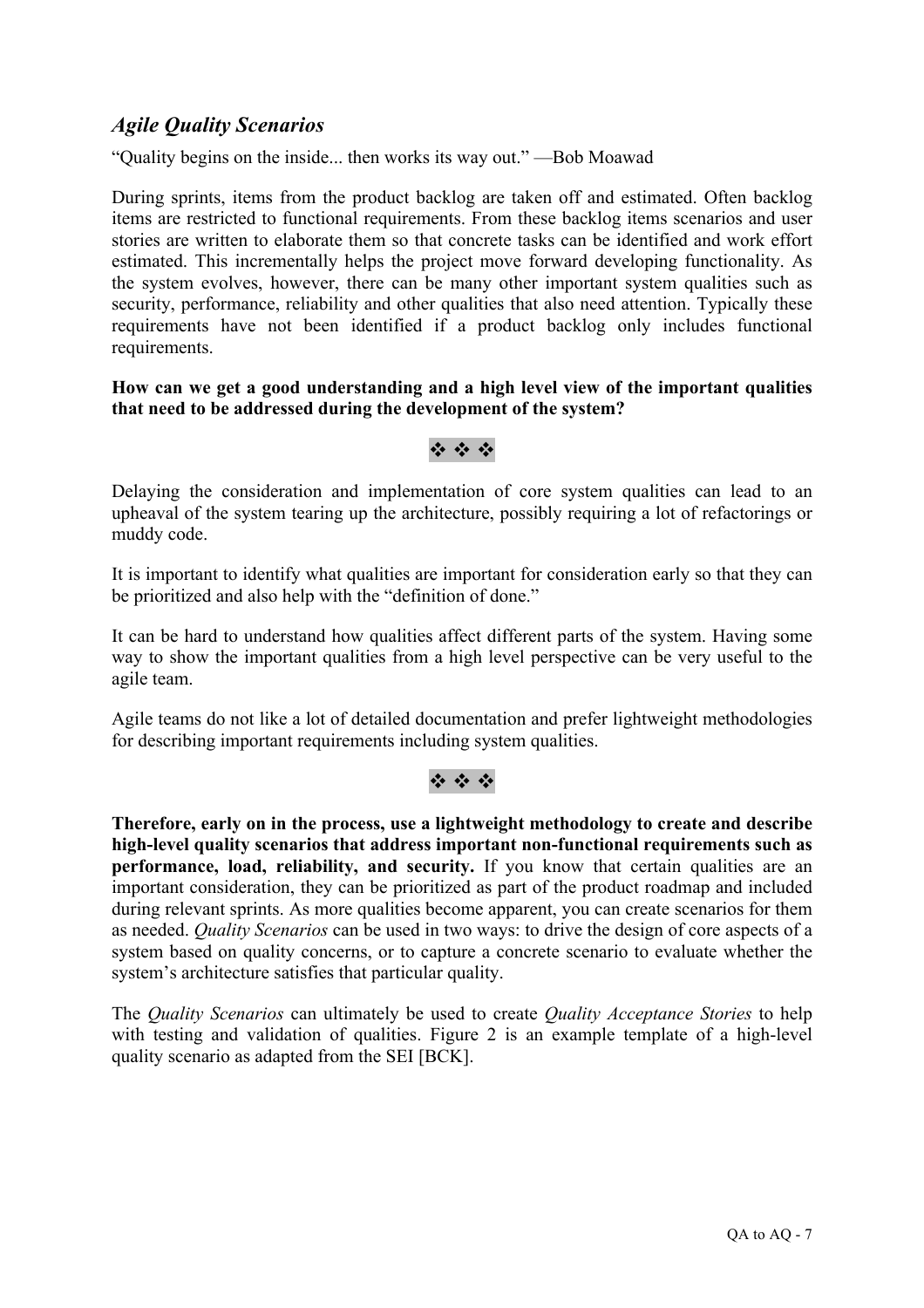

**Figure 2 - Quality Scenario**

*Quality Scenarios* briefly describe how software responds to specific conditions that demonstrate one or more system qualities. We use the term system quality (or system quality attribute) to mean a non-functional characteristic of a system. These are sometimes called the "ilities" after their suffix.

Here are some common qualities you may wish to write quality scenarios for:

**Performance**—the responsiveness of the software.

**Availability**—the time that the system is up and running correctly; the length of time between failures, or the length of time needed to resume operation after a failure.

**Modifiability**—the ability to make changes quickly and cost effectively.

**Portability—the ability of the system to run under different computing environments.** 

**Usability**—the ease of use or ease of training users to interact with the system to accomplish a task.

**Security—**the ability to resist unauthorized attempts at using or modifying the system.

You can write quality scenarios to describe desired qualities following a general pattern that has these parts: the *source* of stimulus (or what causes the quality to be exhibited), the *stimulus* (or a brief summary of an action or event), the *artifact* and *environment* (what parts of the system under what operating conditions), the *response* (what happens when the system reacts), and the *response measure* (some concrete, tangible result you expect).

Additionally, give each scenario a meaningful descriptive name.

Here are two quality scenarios that demonstrate reliability expectations for a forest management software system. The software predicts fire danger using historical data and current weather reported by sensors. Different scenarios about the same quality can be written to show how the system should behave under slightly different conditions.

### **Reliability Quality Scenario: Predicting Fire Danger when < 80% sensors report.**

The forest ranger requests a fire danger prediction for the entire forest, specifying the amount of historical sensor reports to be used. The system will return a prediction for fire danger of low, medium, high, or extreme along with a low confidence rating since less than 80% of the sensors have been reporting regularly.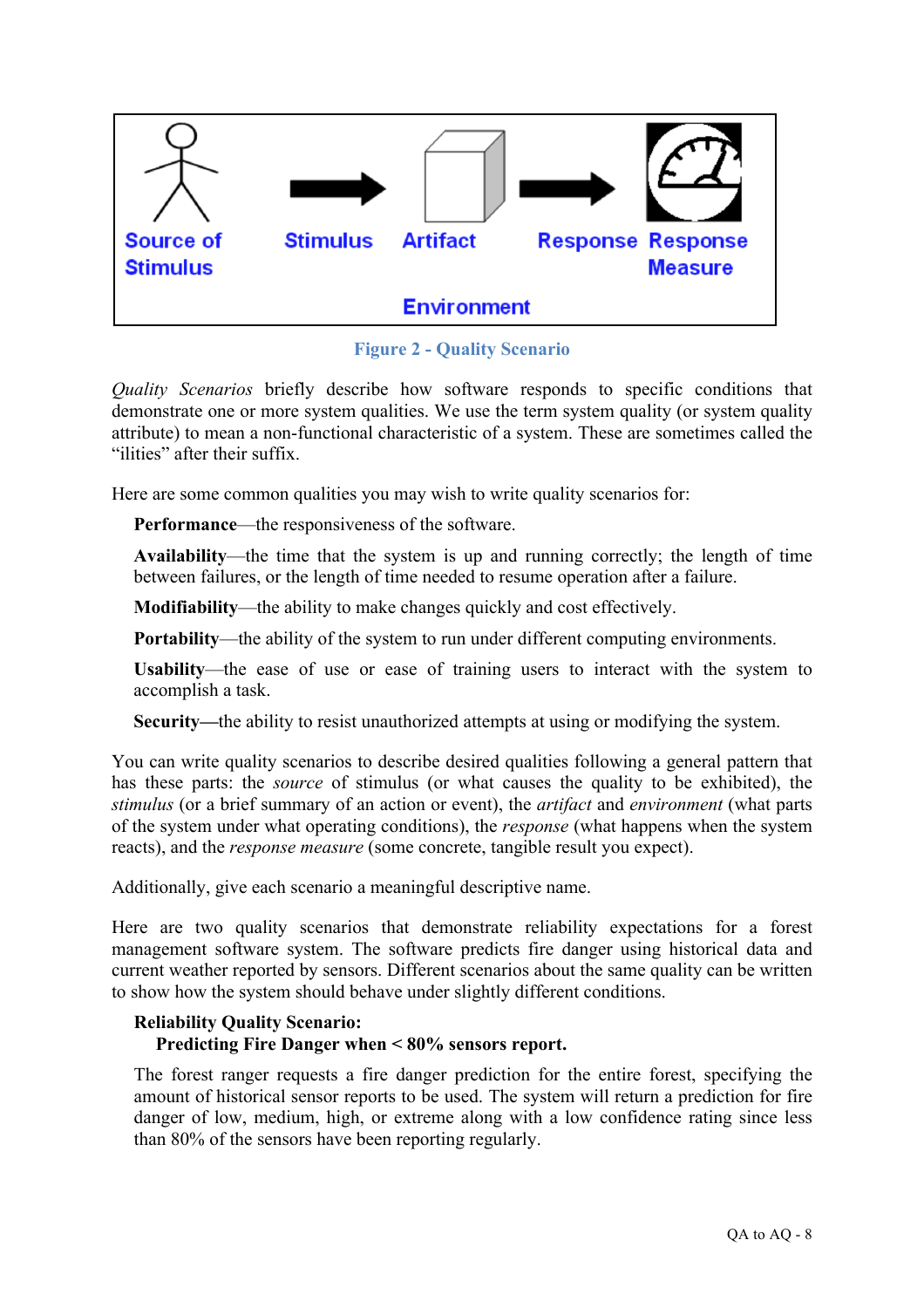#### **Reliability Quality Scenario: Predicting Fire Danger when 80% or more sensors report.**

The forest ranger requests a fire danger prediction for the entire forest, specifying the amount of historical sensor reports to be used. The system will return a prediction for "fire danger" of low, medium, high, or extreme, along with a confidence rating of "high" when 80% or more of the sensors have been reporting regularly.

### **Example of Quality Scenario:**

### **MAKING A PREDICTION WITH < 80% SENSORS REPORTING**



*Environment: Intermittent sensor reporting*

### **Example of Quality Scenario: MAKING A PREDICTION WITH 80% OR > SENSORS REPORTING**



*Environment: Intermittent sensor reporting*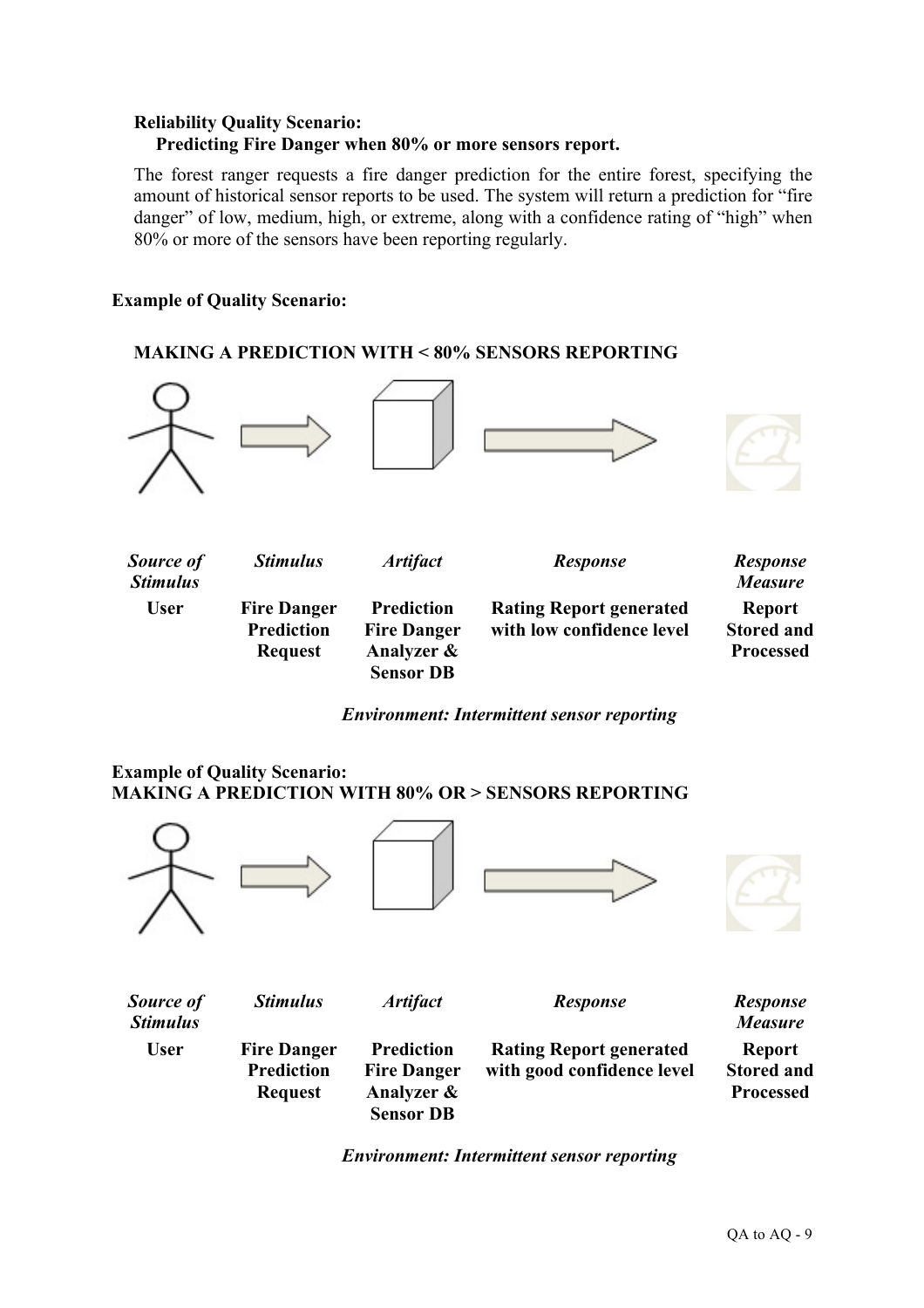### *Quality Stories*

"If you don't care about quality, you can meet any other requirement." – Gerald M. Weinberg

While creating and implementing user stories for functional requirements, you identify performance, usability, internationalization, reliability or other non-functional qualities that broadly apply to several user stories or across a number features. At other times you may have a specific system quality (e.g., increase ETL accuracy by 1%) that needs to be improved on, perhaps to achieve a landing zone target.

#### **How can you make these quality requirements visible to the team and prioritized?**

### \* \* \*

You want to be able to plan for, track and manage the work required as outlined by functional user stories on your backlog. While working on these functional requirements, certain qualities are needed to complete the implementation or can become known and sometimes involve multiple stories.

The primary focus during sprints is to focus on functional requirements and there is often not a lot of time given during estimation for system qualities. Also, some qualities and how they affect different parts of the system do not become apparent until the implementation of certain functional requirements.

Although *Quality Scenarios* are useful to understand and details the importance of important system qualities, sometimes they are either too high level or not focused enough to prioritize for the team to help know when they are "done."

### $2.42.42$

**Therefore, create separate quality stories and add these to your backlog.** An agile user story is a short, brief description of a desired feature, told from the perspective of the person who desires that capability. They focus on important user functionality usually prioritized by product owners. While working on different parts of the system or when important qualities need to be prioritized and included in the backlog, create a quality story to represent the system qualities. In contrast to normal agile user stories, a quality story is a short, brief description of some aspect of system quality that is important to achieve. Your backlog can contain both quality-specific and functional user stories. Adding quality-specific stories to your backlog makes these quality requirements visible. It also allows the Product Owner to prioritize quality-related concerns along with system functionality.

For example, consider a system that supports payment processing using credit card, banking, and PayPal transactions. Initially, you defined several user stories related to different payment methods ("as a user I want to pay for my order using my bank account," "as a user I want to pay for my order using a credit card," "as a user I want to pay for my order using my PayPal account," etc.) and implemented the functionality to support them. Each of these user stories has its own acceptance criteria and tests. Now you would like to define a performance requirement that spans all types of payment processing transactions.

You could go back to your original user stories and attach specific performance objective acceptance criteria to each. But that doesn't give you the overall performance picture you need. Also, you are willing to accept variations in performance among different payment methods as long as your aggregate performance target is achieved. So instead of attaching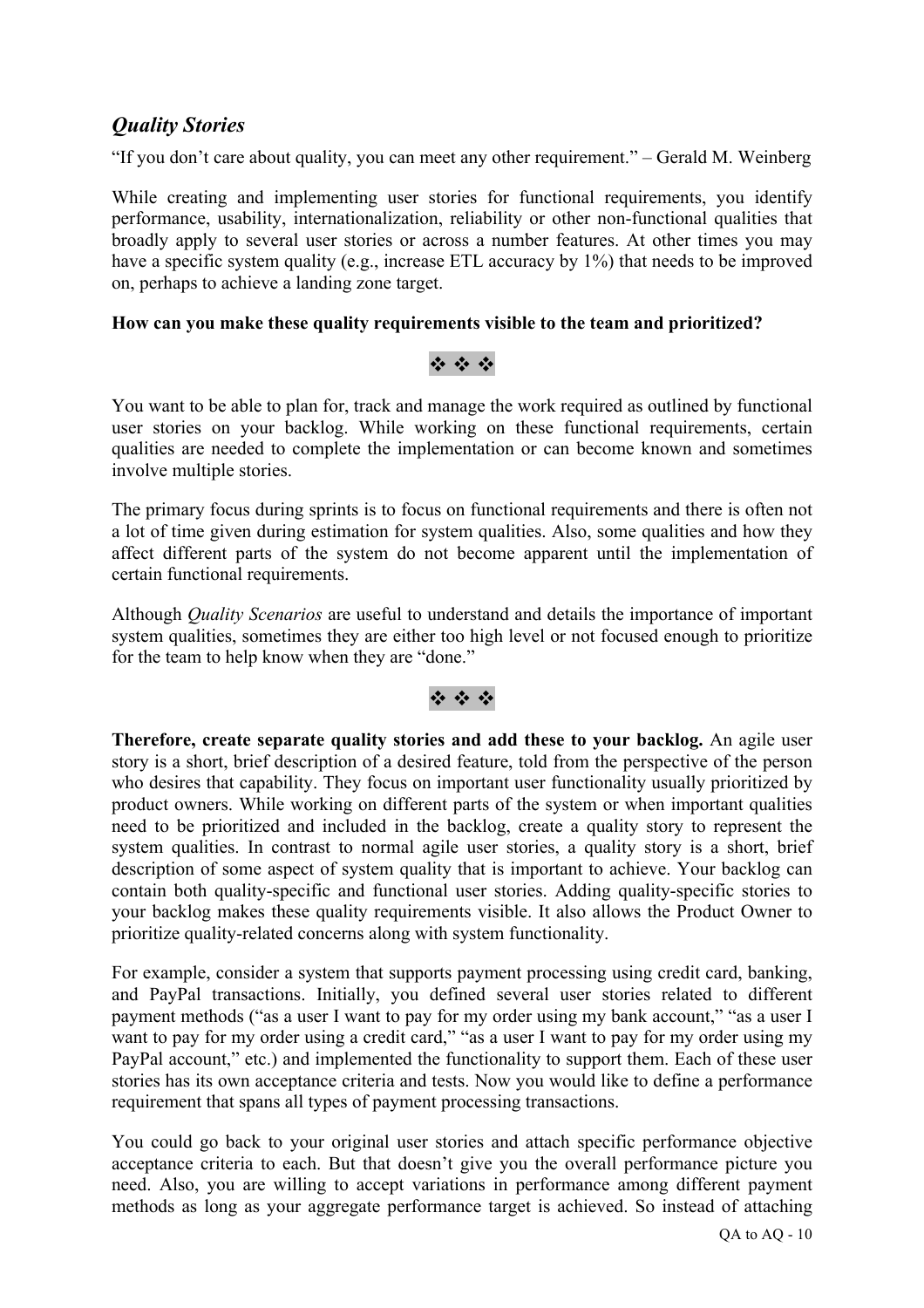*Fold-Out Qualities* to specific stories, you create a separate quality story that represents your overall performance target:

"The system should able to handle x number of payment processing transactions per hour under peak operation."

When you need to describe qualities that apply to specific functional user stories, you can always attach quality acceptance criteria to those user stories (see *Fold-Out Qualities*). Thus in addition to the broader performance requirement that applies across different payment methods, you can always define specific performance acceptance criteria for a specific payment method, if you so desire.

### *Fold-Out Qualities*

"Now you know the rest of the story"—Paul Harvey

A user story or feature is considered shippable when it meets the expectations of a product owner and has the agreed qualities. Typically a Product owner's expectations are phrased as acceptance test criteria that is technology neutral, and at a high level (e.g. "The user can choose to pay by credit card" instead of, "The user can select to pay by credit card by clicking on a radio button."). **But how can you define and describe agreed upon system qualities that should be exhibited by an implemented story?**

### $49.49.49$

Some user stories have explicit system quality-related criteria that are part of accepting it as complete. In order for a story to be acceptable it must meet specific performance, usability, internationalization, reliability or other non-functional requirements.

The primary focus during sprints is to focus on functional requirements and there is often not a lot of time given during estimation for system qualities. Also, some qualities and how they affect different parts of the system do not become apparent until the implementation of certain functional requirements.

### $49.49.49$

**Therefore, in these situations, create and attach specific quality acceptance criteria to the user story.** We call these fold-out qualities because they are integral to accepting a user story, but they are not necessarily the first acceptance criteria you may identify. They unfold as you have deeper conversations about how your system should behave and what qualities it should exhibit. While your initial concern is correctly implementing that functionality, satisfying a fold-out quality can strongly influence your design and implementation choices. So they are important to discuss and reach agreement about. These are often important qualities that help describe the definition of done.

For example, to satisfy the story "as a user I want to pay for my order using a credit card," you might specify a foldout performance quality that you expect, "the system to be able to handle 100,000 VISA credit card payment transactions per minute."

To uncover additional acceptance criteria related to system qualities desired for this story, you can to ask a number of quality-related questions: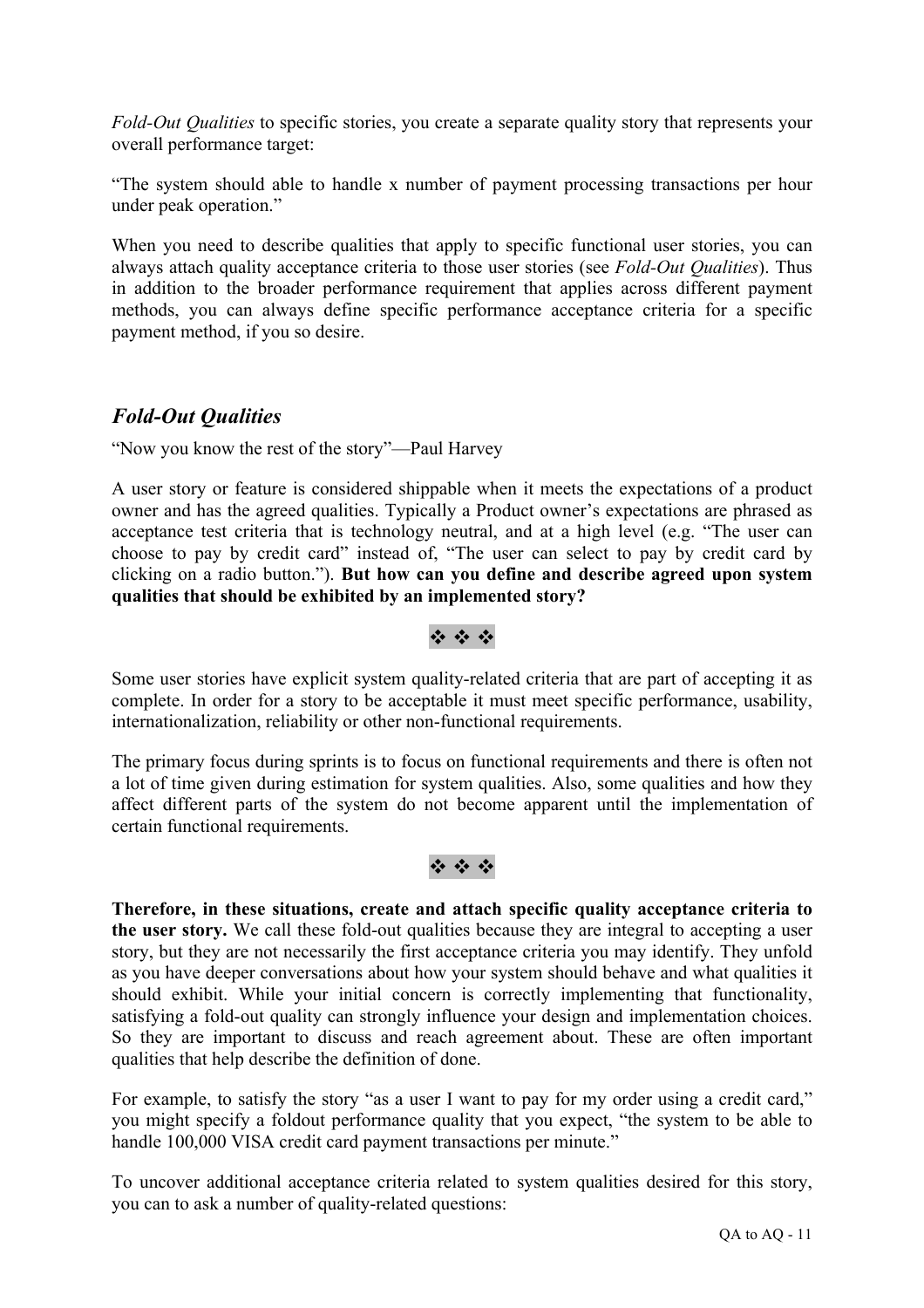- Usability: Can I cancel an order placed using a credit card? If so, when?
- Security: Does the system retain my credit information? If so, can I control how that information is retained?
- Security: Is my credit information protected from unauthorized access and securely transmitted?
- Performance: How fast can I place an order and receive confirmation? When there are lots of users?
- Availability: What happens if the credit card service is unavailable?

Answering these questions commonly leads to quality acceptance criteria that are attached directly attached to the story, such as the requirement for securely transmitting secure credit information or meeting specific performance objectives. Sometimes more broadly applicable qualities might be identified at the same time. For example, not only should credit card information be securely transmitted, but all personal or financial information should be as well. In this case, in addition to attaching specific quality acceptance criteria to this story, you might also identify several quality-related stories that are added to your backlog as well as write a few specific quality scenarios.

Sometimes, by asking quality-related questions, even new functionality may be identified. For example, usability concerns about placing orders can lead to identifying the need to cancel and track orders. In this case, new user stories can be written about canceling and tracking orders can be written and added to the backlog.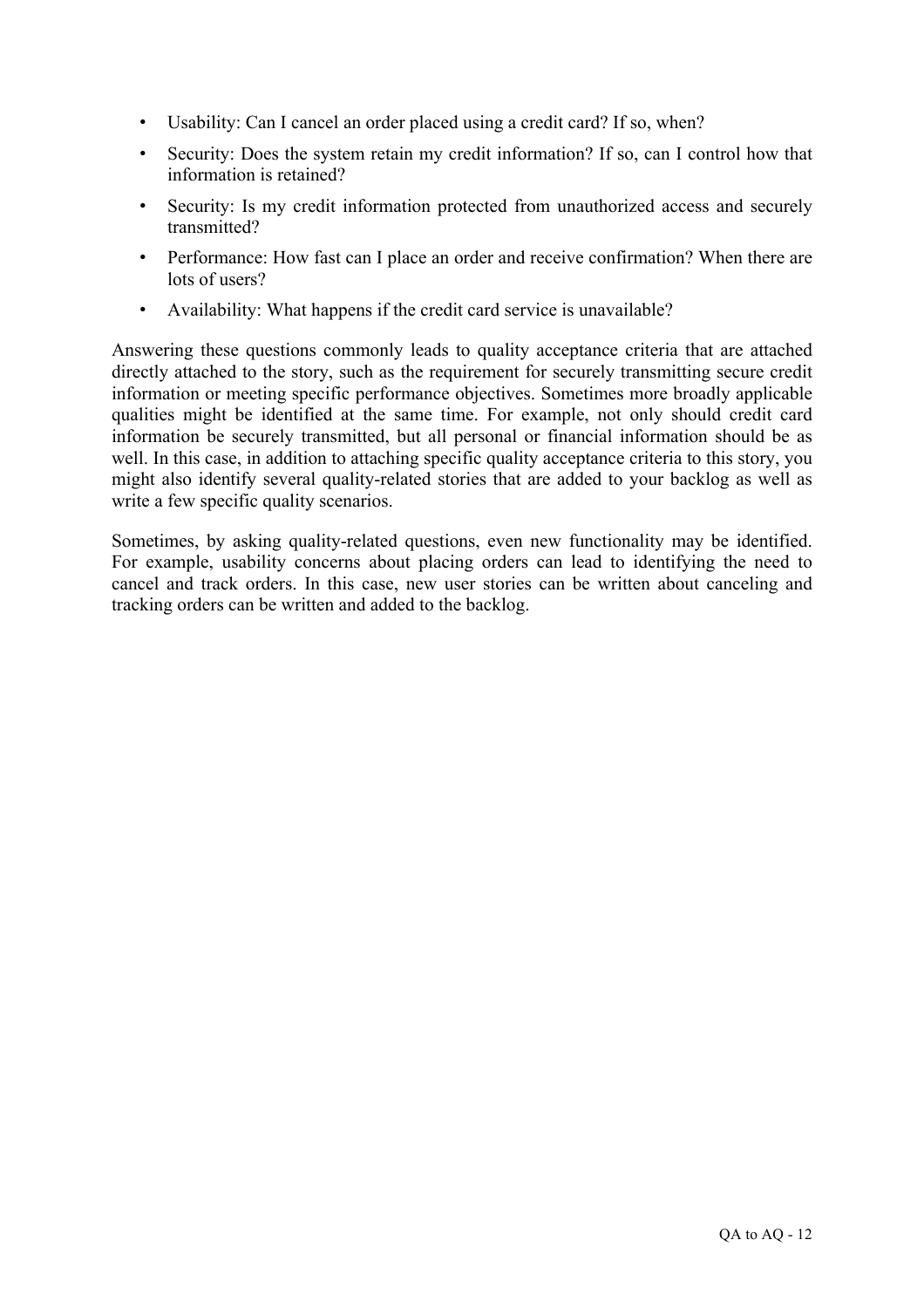## **Making Qualities Visible**

It is useful for team members to be aware of important system qualities and have them readily available. This can be done through quality radiators, similar to what Alistair Cockburn describes in making any information radiator—visible tangible things that keep people's attention. Quality radiators, just like other information radiators need to change and get adjusted and have new and changing information otherwise they become wallpaper [Co]. The following patlets outline ways to make qualities visible:

| <b>Patlet Name</b>  | <b>Description</b>                                              |
|---------------------|-----------------------------------------------------------------|
| System Quality      | Define a dashboard that visually integrates and organizes       |
| Dashboard           | information about the current state of the system's qualities   |
|                     | that are being monitored.                                       |
| System Quality      | Post a display that people can see as they work or walk by      |
| Radiator            | that shows information about system qualities and their         |
|                     | current status without having to ask anyone a question. This    |
|                     | display might show current landing zone values, quality         |
|                     | stories on the current sprint or quality measures that the team |
|                     | is focused on.                                                  |
| Qualify the Roadmap | Examine a product feature roadmap to plan for when system       |
|                     | qualities should be delivered.                                  |
| Qualify the Backlog | Create quality scenarios that can be prioritized on a backlog   |
|                     | for possible inclusion during sprints.                          |
| Quality Chart       | Create a chart or listing of the important qualities of the     |
|                     | system and make them visible to the team; possibly on the       |
|                     | agile board.                                                    |

Our goal is to describe all these patlets as patterns in future papers. We include them here for understanding of the big picture when becoming more agile at quality.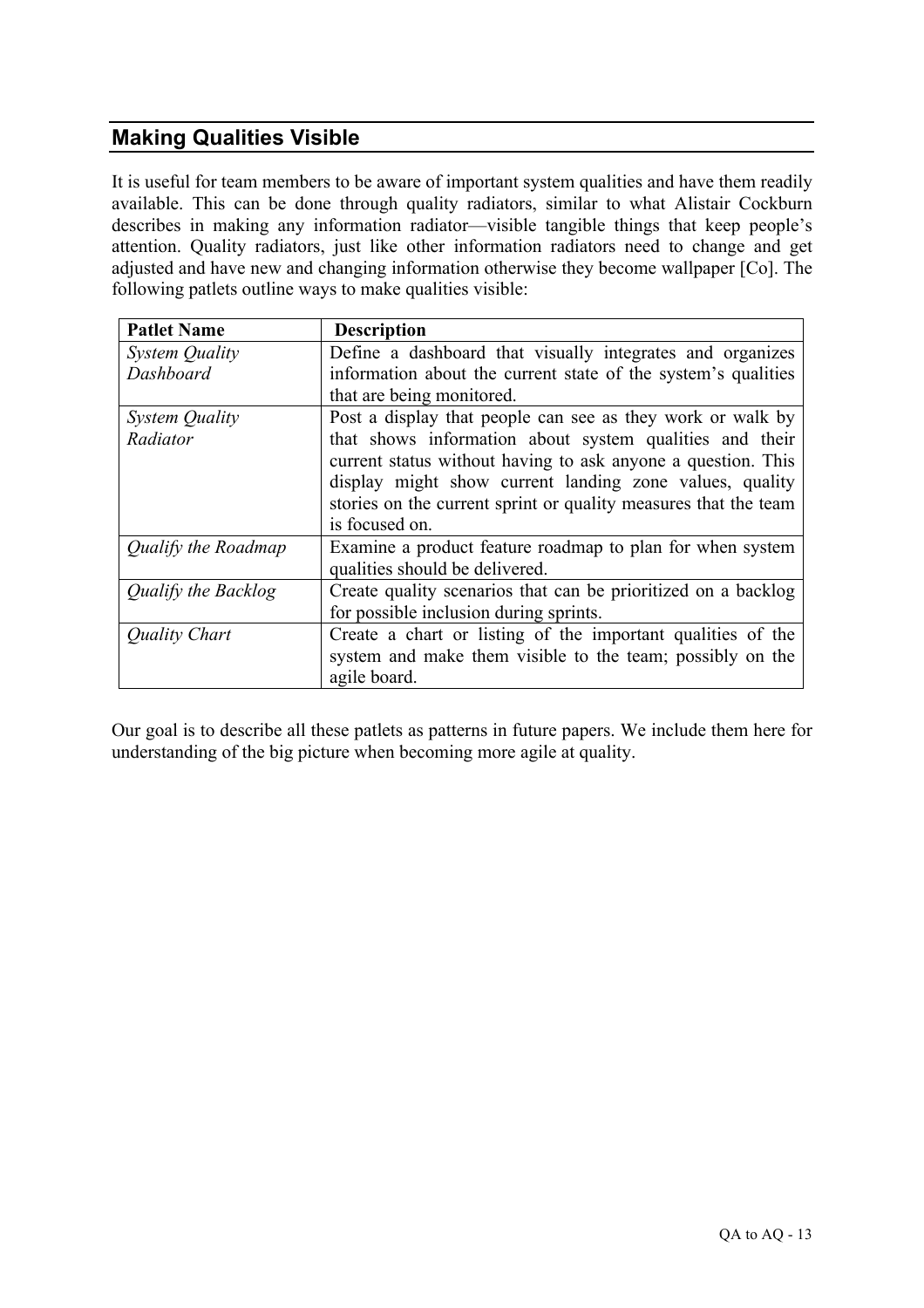### **Becoming Agile at Quality**

Agile software development is an iterative and incremental development process. The software evolves and adapts to changing requirements. Self-organizing, cross-functional teams perform the work. Most agile processes embrace quick responses to change. The ability to change and adapt is accomplished through short sprints with flexible planning, short delivery and extensive feedback. Agile processes focus on prioritizing the most important requirements and elaborating on those requirements just in time.

In any complex system, there are many different types of testing and monitoring, specifically when testing for system quality attributes. QA can play an important role in this effort. The role of QA in an Agile Quality team includes: 1) championing the product and the customer/user, 2) specializing in performance, load and other non-functional requirements, 3) focusing quality efforts (make them visible), and 4) assisting with testing and validation of quality attributes.

For small teams, including a QA expert as part of the team can seem natural and fit into the organization without too much pandemonium. However, this might not scale well for larger projects that require more and larger interactive teams; i.e. 6 Scrum teams doing a scrum-ofscrums to deliver an enterprise application. The following patlets support Becoming Agile at Quality:

| <b>Patlet Name</b>              | <b>Description</b>                                              |
|---------------------------------|-----------------------------------------------------------------|
| <b>Whole Team</b>               | Involve QA early on and make QA part of the whole team.         |
| <b>Quality Focused Sprints</b>  | Focus on your software's non-functional qualities by            |
|                                 | devoting a sprint to measuring and improving one or more of     |
|                                 | your system's qualities.                                        |
| QA Product Champion             | QA works from the start understanding the customer              |
|                                 | requirements. A QA person will collaborate closely with the     |
|                                 | Product owner pointing out important Qualities that can be      |
|                                 | included in the product backlog and also work to make these     |
|                                 | qualities visible and explicit to team members.                 |
| <b>Agile Quality Specialist</b> | QA provides experience to agile teams by outlining and          |
|                                 | creating specific test strategies for validating and monitoring |
|                                 | important system qualities.                                     |
| <b>Monitor Qualities</b>        | QA specifies ways to monitor and validate system qualities.     |
| Agile QA Tester                 | QA works closely with developers to define acceptance           |
|                                 | criteria and tests that validate these, including defining      |
|                                 | quality scenarios and tests for validating these scenarios.     |
| Spread the                      | Rebalance quality efforts by involving more than just those     |
| Quality Workload                | who are in QA work on quality-related tasks. Another way to     |
|                                 | spread the work on quality is to include quality-related tasks  |
|                                 | throughout the project and not just at the end of the project.  |
| Shadow the                      | Spread expertise about how to think about system qualities      |
| Quality Expert                  | or implement quality-related tests and quality-conscious        |
|                                 | code by having another person spend time working with           |
|                                 | someone who is highly skilled and knowledgeable about           |
|                                 | quality assurance on key tasks.                                 |
| Pair with a                     | Have developers work directly with quality assurance to         |
| Quality Advocate                | complete a quality related task that involves programming.      |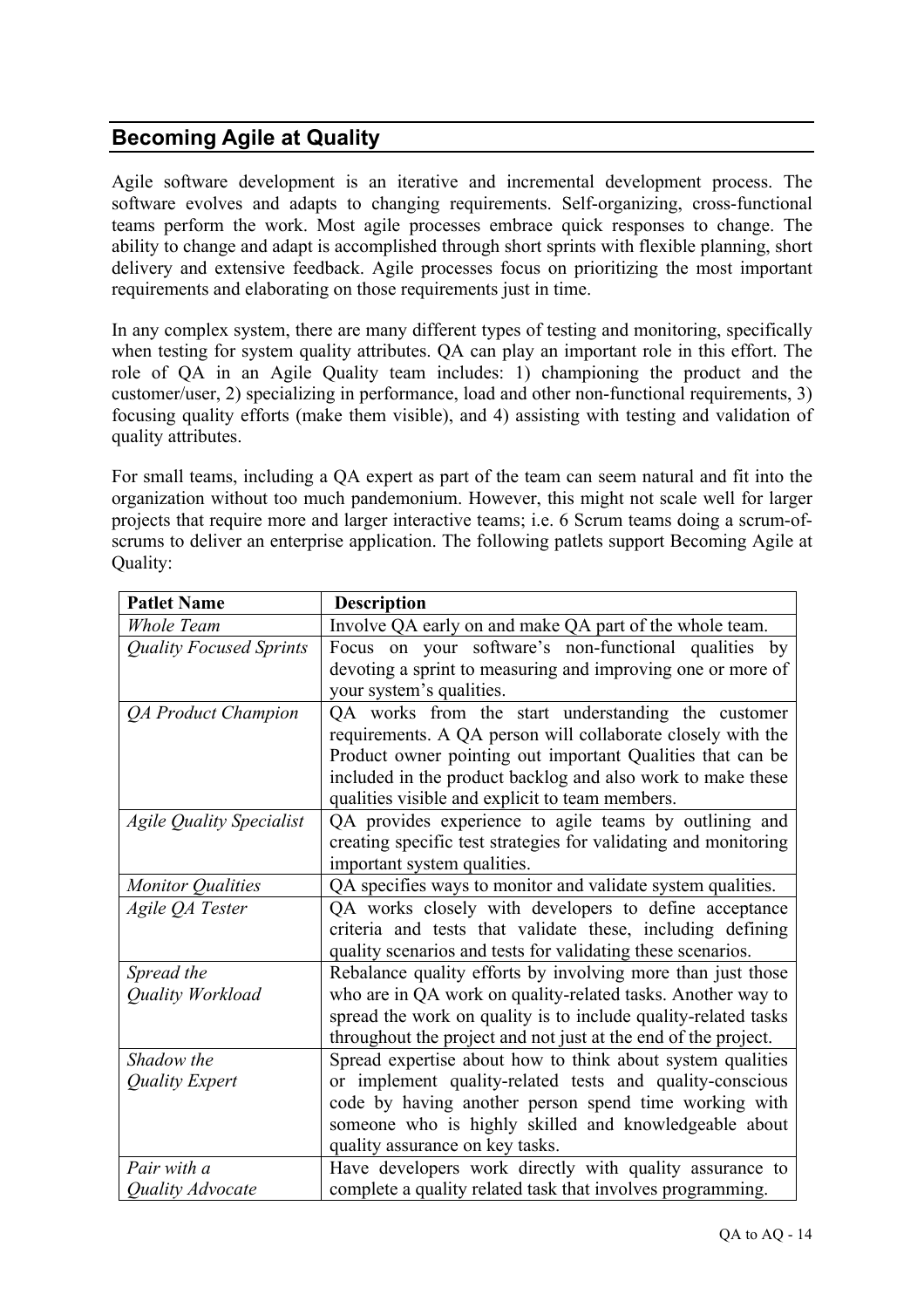### *Whole-Team*

"Teamwork makes the dream work." —Bang Gae

"The way a team plays as a whole determines its success." —Babe Ruth

Traditionally QA teams belong to a separate group. Typically, QA in most organizations has not had good access to business stakeholders. As a consequence, they generally prefer a lot of documentation and prefer to specify their tests based on detailed written specifications. Although QA likes a lot of documentation, the quality of that documentation can be inconsistent or outdated. And since testing takes so much effort, QA has traditionally preferred to test a fully functioning system in order to minimize re-testing and rework. And since QA typically has not been engaged until late in the process, serious time-to-market pressures can cause compromises to quality.

#### **Problems can arise when QA is not part of the development team (creating an us vs. them syndrome). How can you better incorporate QA into an agile team?**

### $2.49 \pm 0.00$

Wanting to make sure systems qualities are not biased is very important.

Often there are limited resources and people dedicated to QA.

QA people have a lot of experience understanding qualities and testing issues.

QA can be seen as the enemy just looking to find defects rather than helping the team.

This is a big loss to the team if this expertise and mindset is not utilized until late in the software process.

### \* \* \*

**Therefore it is important in Agile Quality Teams to include QA as part of the team from the start.** When QA is included as part of the agile team from the beginning, QA can help everyone on the team understand and validate requirements. QA is also able to assist with the definition of done and help product owners understand what quality attributes should be considered and when they should be addressed.

The role of QA shifts from being an outsider on a different team to being a team member on a unified "Agile Team." This transition from "outsider" to "team member" increases the team's overall knowledge about quality. A lot of value is added when QA is part of team from the start. They can help to build quality into system throughout the entire development process. By being part of the team throughout. OA assists the team by keeping those qualities are important visible and to help know when working on specify system qualities best fits into the process (when to do what for different qualities).

Quite often the way QA becomes integrated with an agile team is to assign a QA person specifically to the team. This QA person will be part of the daily standups, meet with the product owner, support the team with testing efforts, and help identify important qualities and help create a *Quality Roadmap*.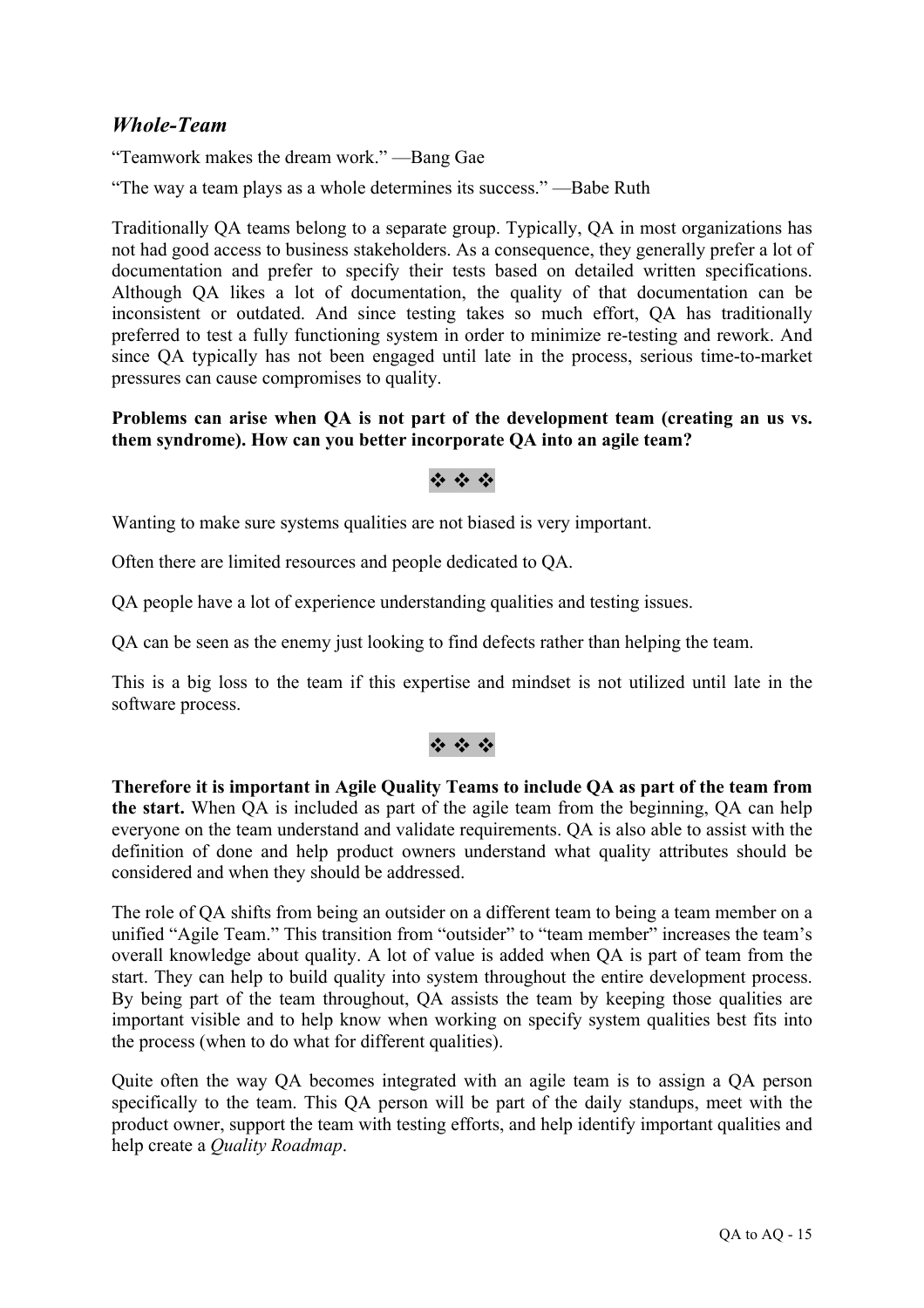### *Quality-Focused Sprint*

"Quality is not an act, it is a habit."—Aristotle

Features don't make a viable system; rather a viable system is accomplished by focusing on features accompanied by paying attention to system qualities.

You have concentrated on implementing functionality. You are delivering working software each sprint. But you are worried that it doesn't meet the demands of a production environment which has more demanding users, higher volumes of data, more transactions and more of, well everything. **How can you incorporate these other non-functional requirements into your system as needed?**

#### $49.49.49$

Prioritizing and implementing the necessary functionality keeps the project moving forward and yields positive feedback from the customer. However, just focusing in functionalities doesn't produce a system that is good enough to be released with specifically if there are important security, performance and other qualities that have not been addressed yet.

On the other hand, focusing too much on certain non-functional requirements can cause some premature abstraction and optimization. It can be hard to know what system qualities should be focused on during every sprint.

#### \* \* \*

**Therefore, take time to focus on your software's non-functional qualities and devote a sprint to measuring and improving one or more of your system's qualities.** Set expectations that no new features will be delivered, focusing on a better system for the result.

If your focus is on performance, then the goal of your sprint should be to identify specific areas to improve. Like any other sprint, you need to identify and prioritize work and create a backlog. However, the nature of the work in a quality-focused sprint will be different: instead of functional stories, you need to identify and prioritize stories about the qualities you are trying to improve.

Depending on what qualities you are working on you perform different tasks. And some of these tasks will be easier to estimate than others.

If you are concerned about performance, you will want to measure current performance before tuning critical parts of your system. Although the exact level of performance improvements can be hard to predict, you still need to break your quality stories into estimable tasks such as measuring current performance, load testing, analyzing system hotspots and design rework.

Improving one quality can impact other system qualities. Implementing usability improvements may mean that you revise user-system interactions and rework system APIs. Also, it may not be clear what is a "better" user interaction approach until you perform usability experiments or a/b testing.

Thus, the definition of "done" for a *Quality Sprint* involves more than just implementing and verifying improvements. It can also involve measuring the impacts your quality improvements have on existing system functionality and potentially revising your quality acceptance criteria or *Agile Landing Zone*.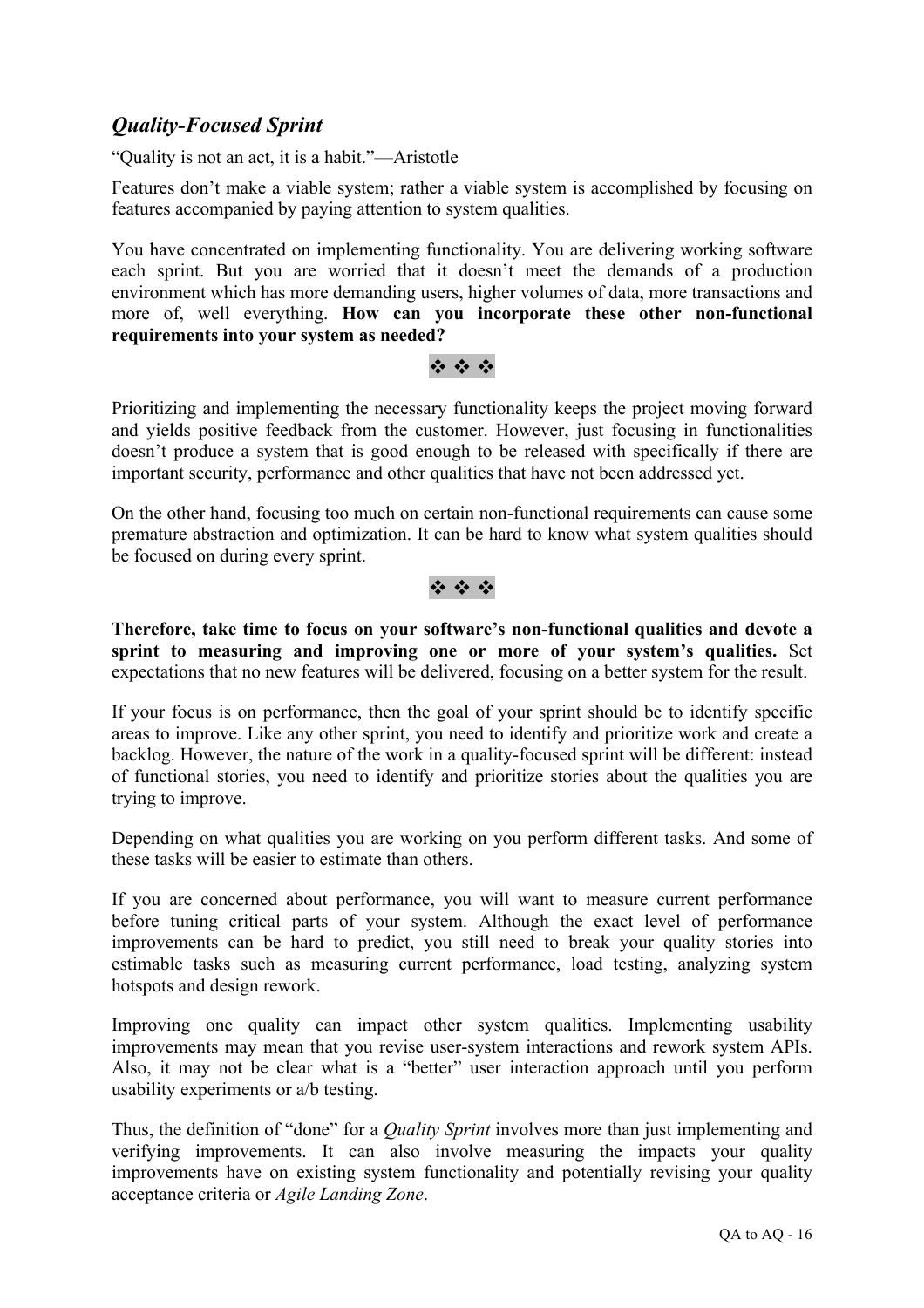### **Summary**

This paper outlined core patlets to be considered for transitioning from traditional Quality Assurance (QA) to Agile Quality (AQ). This includes both ways of incorporating QA into the agile process as well as an agile means to describe and validate important system qualities. A few of the patlets were described in this paper using the patterns 3.0 format. Ultimately it is the authors plan to write all of these patlets into patterns and weave them into a pattern language to help with becoming more Agile at Quality.

#### **Acknowledgements**

We thank our shepherd Hironori Washizaki for his valuable comments and feedback during the AsianPLoP 2014 shepherding process. We also thank our 2014 AsianPLoP Writers Workshop Group, Taichi Isaku, Kiro Harada, Masashi Kadoya, Lei Wang, and Kenichiro Ata, for their valuable comments.